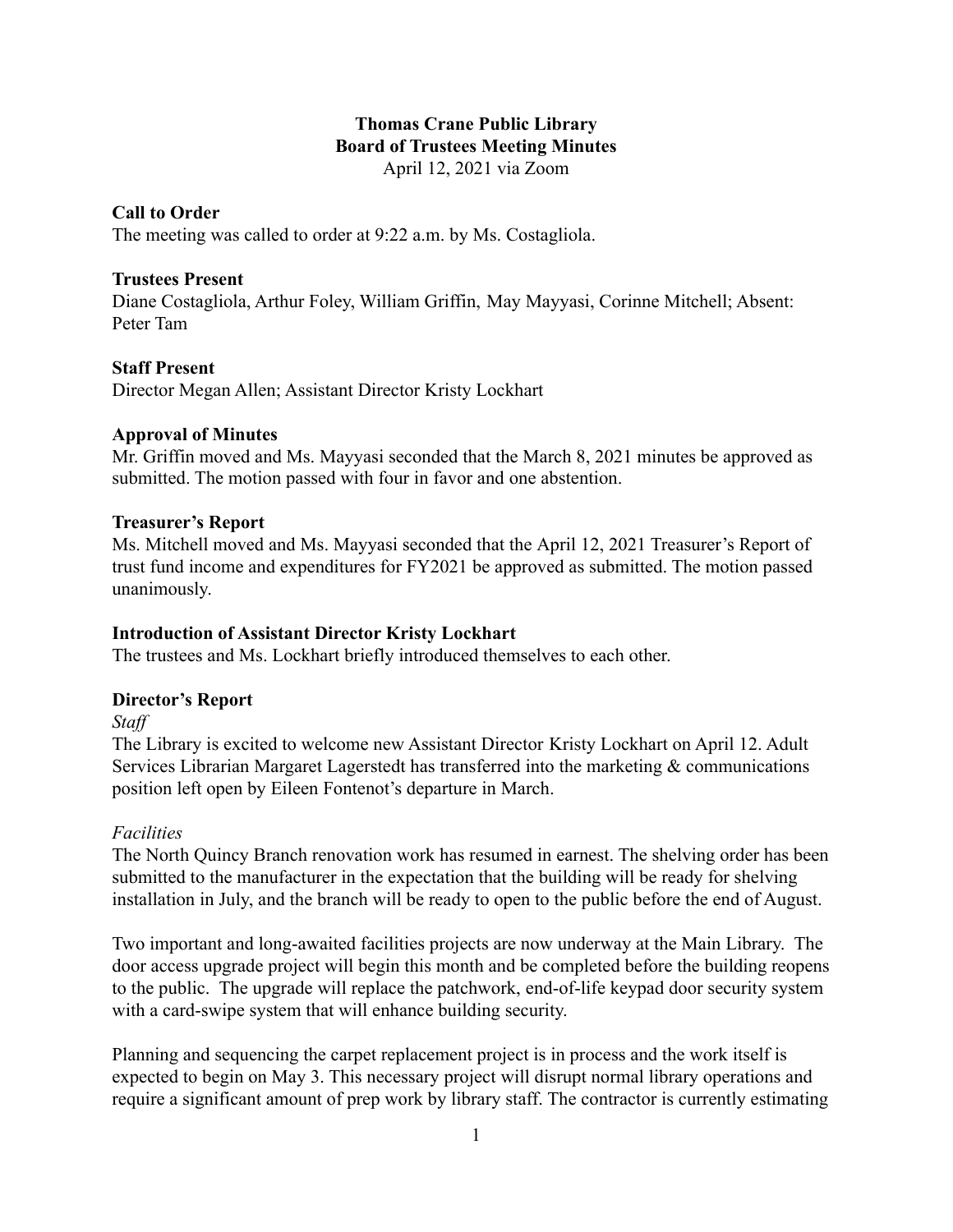30 work days to complete the project but it is hoped that the sequencing of the work will allow the building to be partially reopened to the public about halfway through the project.

In other facility news, additional Main Library electrical work added outlets to the new teen space, converted some floor boxes on the 1st and 2nd floors to active outlets for patron use, and repaired network connections in patron tables on the 2nd floor.

The Planning Department has received a grant from the Massachusetts Office of Disability to complete a Self-Evaluation & Transition Plan for the City. The study of selected City buildings is necessary to be in compliance with ADA and is a prerequisite to unlocking funding sources for ADA rehab work. The Main Library, Adams Shore and Wollaston are included in the study, and Adams Shore has already been surveyed.

#### *Programs & Services*

Circulation at all locations increased in March, with notable jumps at both branches (24% increase at Wollaston, 28% at Adams Shore). System-wide circulation in March was 43% of circulation in February 2020, the last full month the Library was open pre-COVID.

The Book Share program added a new location at the Germantown Neighborhood Center, bringing to 707 the number of free used books distributed to date among three Quincy food pantries.

Teen Librarian Kerri Darcy continues to adapt teen programming to meet the rapidly changing needs of this audience. In March, the first episode of a new teen podcast, Candid With the Cranes, was released, a platform for Quincy teens to discuss current concerns and issues. The podcast is hosted on Anchor FM and is also available on other podcast platforms.

Starting this month, the Library launched three new collections for patrons to borrow: jigsaw puzzles, Chromebook laptops, and Video Conferencing Kits.

To improve print/copy services for both staff and the public, the Library will be switching vendors and service models soon. Phase one of this transition involves the purchase of equipment for staff use; phase two will include the lease of public equipment, including vending machines and software, and retention of any revenue in the Library's new revolving account to support the lease expense. This change will ensure new and dependable equipment, user-friendly print/copy interfaces, and the ability to accept credit/debit card payments.

### *Reopening Plans*

April reopening plans had to be readjusted due to the timing of the Main Library carpeting project. Adams Shore Branch will expand services as of April 20. If the carpeting work schedule unfolds as projected, the Main Library will be partially reopened toward the end of May.

The Wollaston Branch will maintain outside To-Go pickup service only at this time, as the small size of this facility makes safe social distancing for staff and patrons difficult. We can serve more